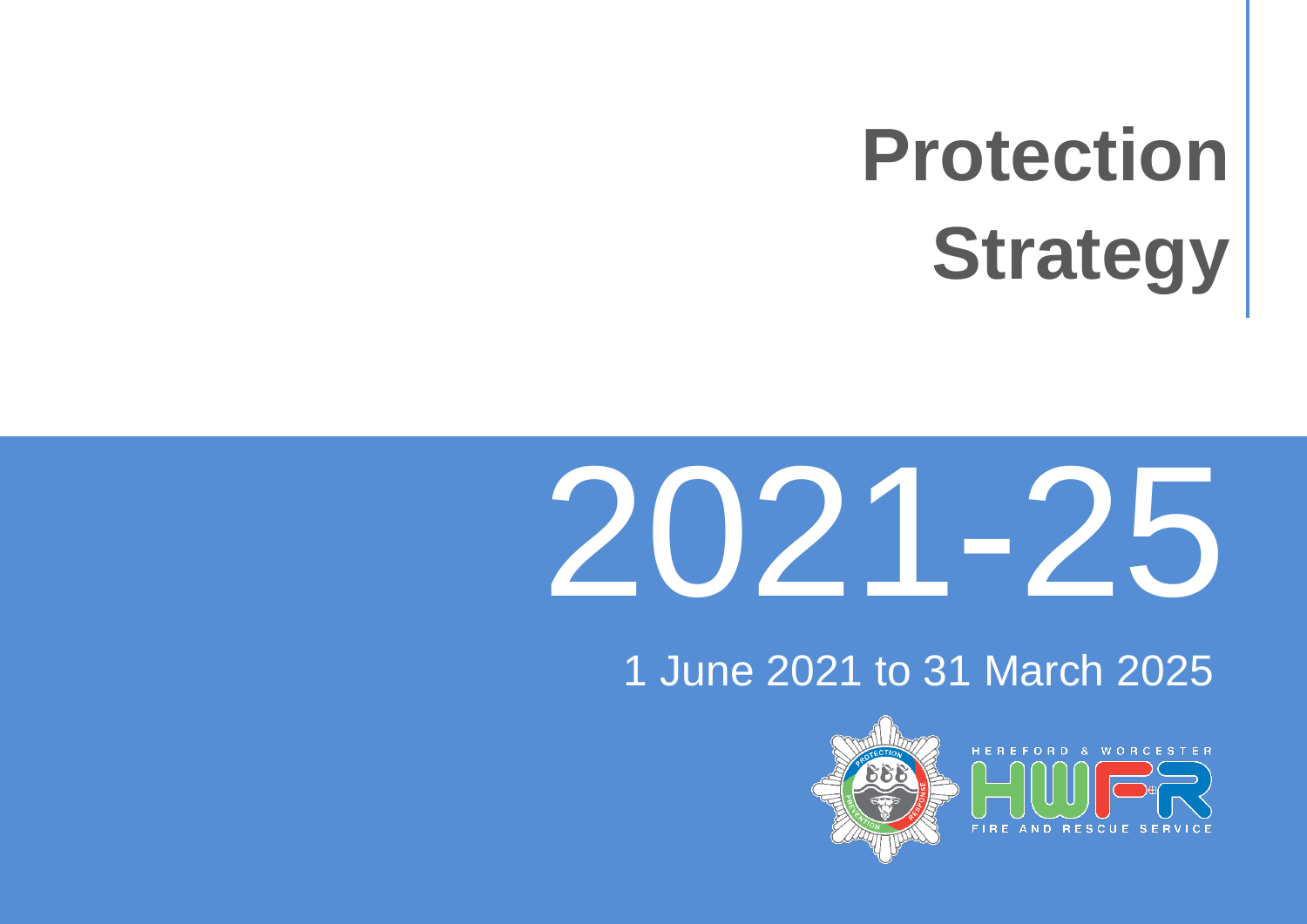## **Contents**

| $\begin{minipage}[c]{0.9\linewidth} \begin{tabular}{l} \hline \textbf{Introduction} \end{tabular} \end{minipage} \begin{tabular}{l} \textbf{5} \end{tabular} \end{minipage}$ |  |
|------------------------------------------------------------------------------------------------------------------------------------------------------------------------------|--|
|                                                                                                                                                                              |  |
|                                                                                                                                                                              |  |
|                                                                                                                                                                              |  |
|                                                                                                                                                                              |  |
|                                                                                                                                                                              |  |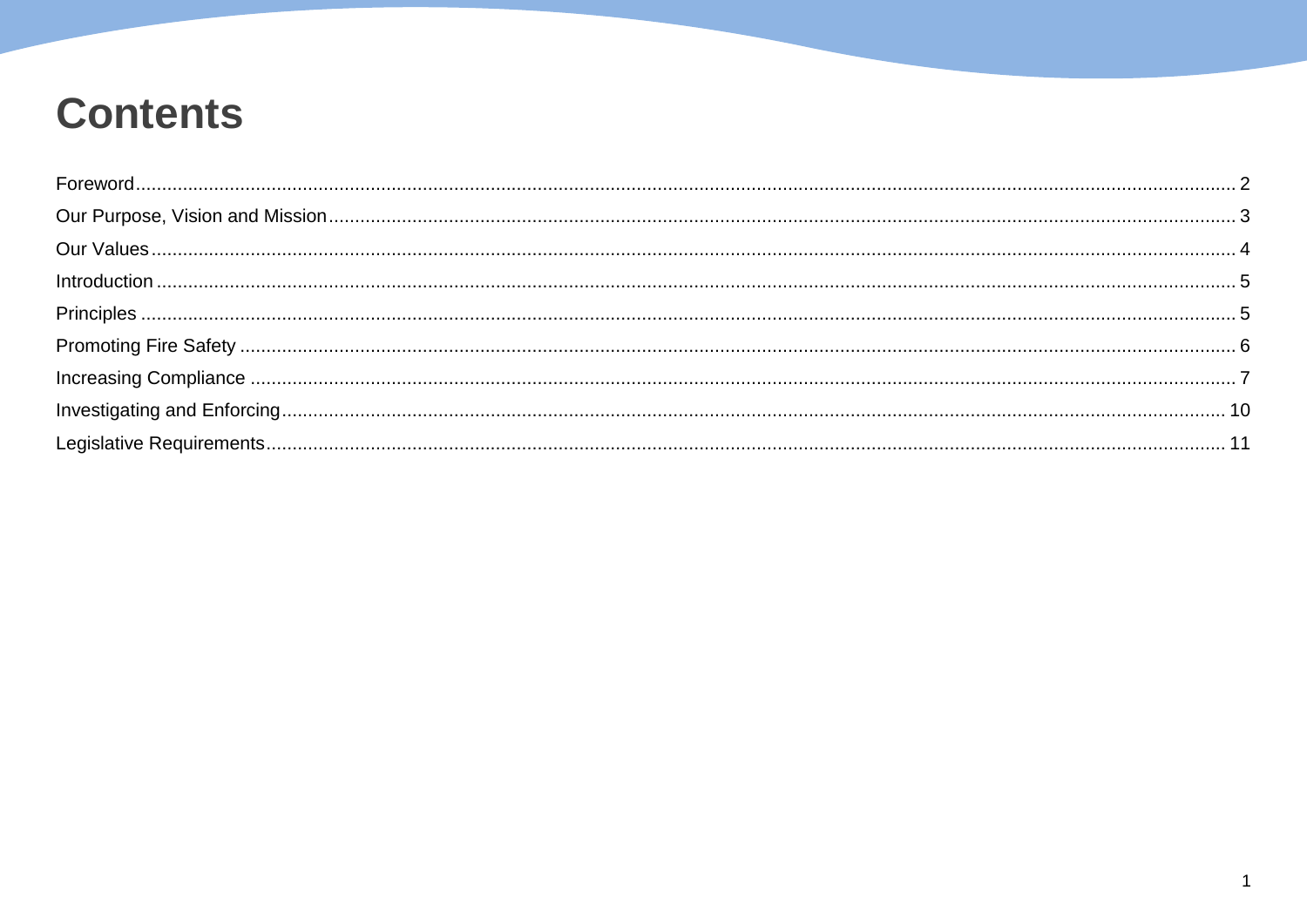## <span id="page-2-0"></span>**Foreword**

As part of our three core strategies that will drive everything we do, and underpin our mission of delivering high quality and sustainable services to our communities, this document aims to give clarity and direction on how will deliver our Protection function. Protection is a legal responsibility and is an integral part of keeping our communities safe in our commercial and public buildings. It would also be realistic to say that this is not the most visible part of the Service but following the Grenfell fire tragedy is one that has come to the fore in terms of public expectations.

Protection and the understanding of risk is an area that requires a specific and complex skill set, however our communities rightfully expect a high standard of knowledge and expertise in a wide range of protection matters throughout our organisation. It is no longer appropriate to have protection matters confined to one specialist department, as this should be a skill that is more widely distributed and understood in all corners of the Service.

The Response Strategy focuses on those times when things go wrong for our communities so that we can respond as quickly as possible and help save life and property whereas the Prevention Strategy is aimed at changing behaviours in society to prevent fires and other emergencies. Uniquely the Protection Strategy has a clear and unequivocal role in enforcement and if necessary, prosecution where statutory requirements are not met. We will of course always strive to encourage changes in attitudes and approaches to Fire Safety matters before we enforce, however this is not always possible.

Above all else we will endeavour to deliver this Protection Strategy as part of our Organisational Excellence programme and will invest in our staff to ensure they are competent and highly skilled so that a resilient and flexible model of delivery can be developed to meet the wide ranging breadth of challenges posed by heritage, legacy and complex modern building construction across both our Counties.

**Jon Pryce Chief Fire Officer / Chief Executive**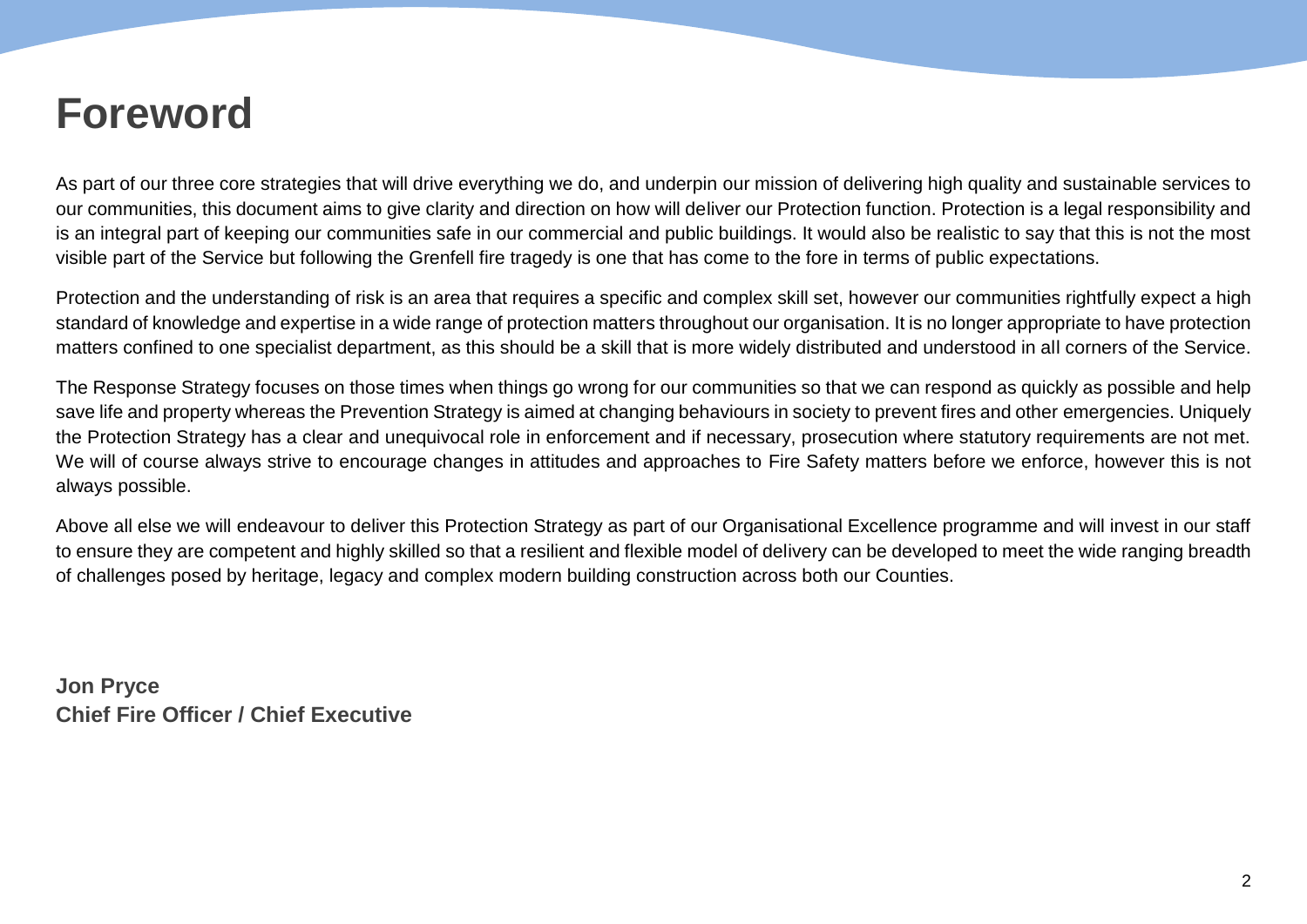## <span id="page-3-0"></span>**Our Purpose, Vision and Mission**

#### **Who we are**

Hereford & Worcester Fire and Rescue Service (HWFRS) receives nearly 10,000 emergency calls each year requesting assistance at a wide variety of incidents, including property and countryside fires, road traffic collisions, collapsed structures, water rescues, hazardous materials and animal rescues. We attend just over 6,500 incidents each year – more than 125 incidents every week across the counties of Herefordshire and Worcestershire.

Our Protection capability consists of a specialist department made up of staff that are trained and experienced at understanding fire safety issues in a range of premises. They are supported by our operational crews who inspect and audit approximately 42,000 premises across our two counties.

Our Service is supported by our Fire Control team who answer emergency calls and deal with mobilising, communications and other activities and also our Support teams in our corporate areas such as ICT, HR & Development and Payroll, Operational Logistics and Finance.

<span id="page-3-1"></span>Our core purpose, vision and mission are what drive and motivate our staff to make the communities of Herefordshire and Worcestershire safer. To do this effectively we need to ensure we understand and appreciate the diversity of the communities we serve and that we have a workforce that is inclusive and fully represents and understands those communities.

#### Why we are here

ose

Keeping people safe from fire and other risks. Responding efficiently and effectively to incidents and emergencies.

## **What we** want to do

**Saving More Lives:** Building on our successes to continue to make a difference, improve lives and help secure resilient communities.

> **What we** do every day

As one professional team we will work hard every day to deliver high quality, sustainable services to our communities.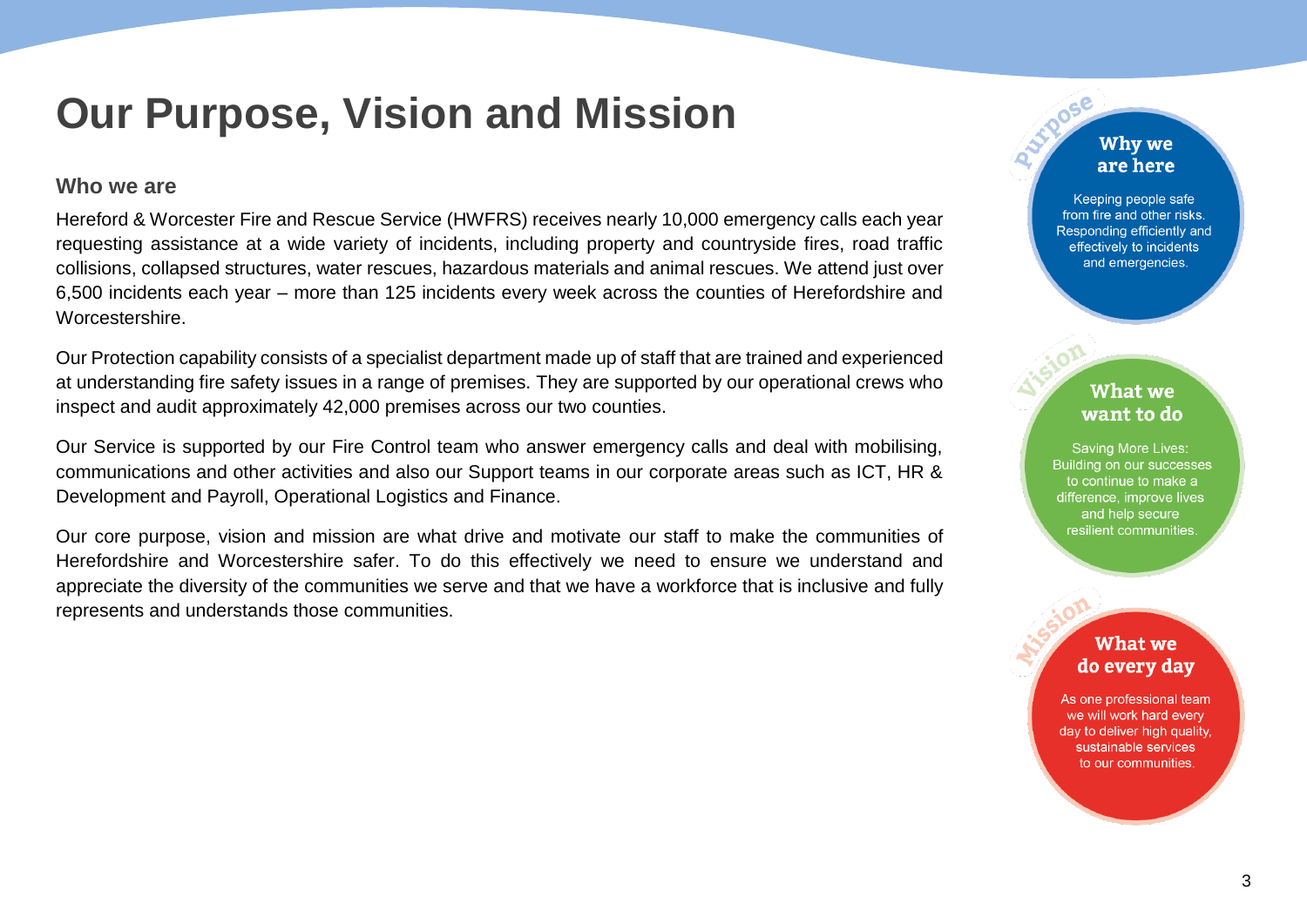## **Our Values**

How we carry out our core purpose is set out in **Our Values**. These are the guiding principles that are most important to us about the way we work. They help us to identify the right ways of working, acting and leading within our organisation and with the public and our partners; they also help us to make important decisions.



This strategy sets out our plan for the next four years and supports our overarching core purpose, vision, mission and core [Code of Ethics.](https://www.ukfrs.com/sites/default/files/2021-05/CoreCodeofEthicsEnglandFRSMay21_0.pdf)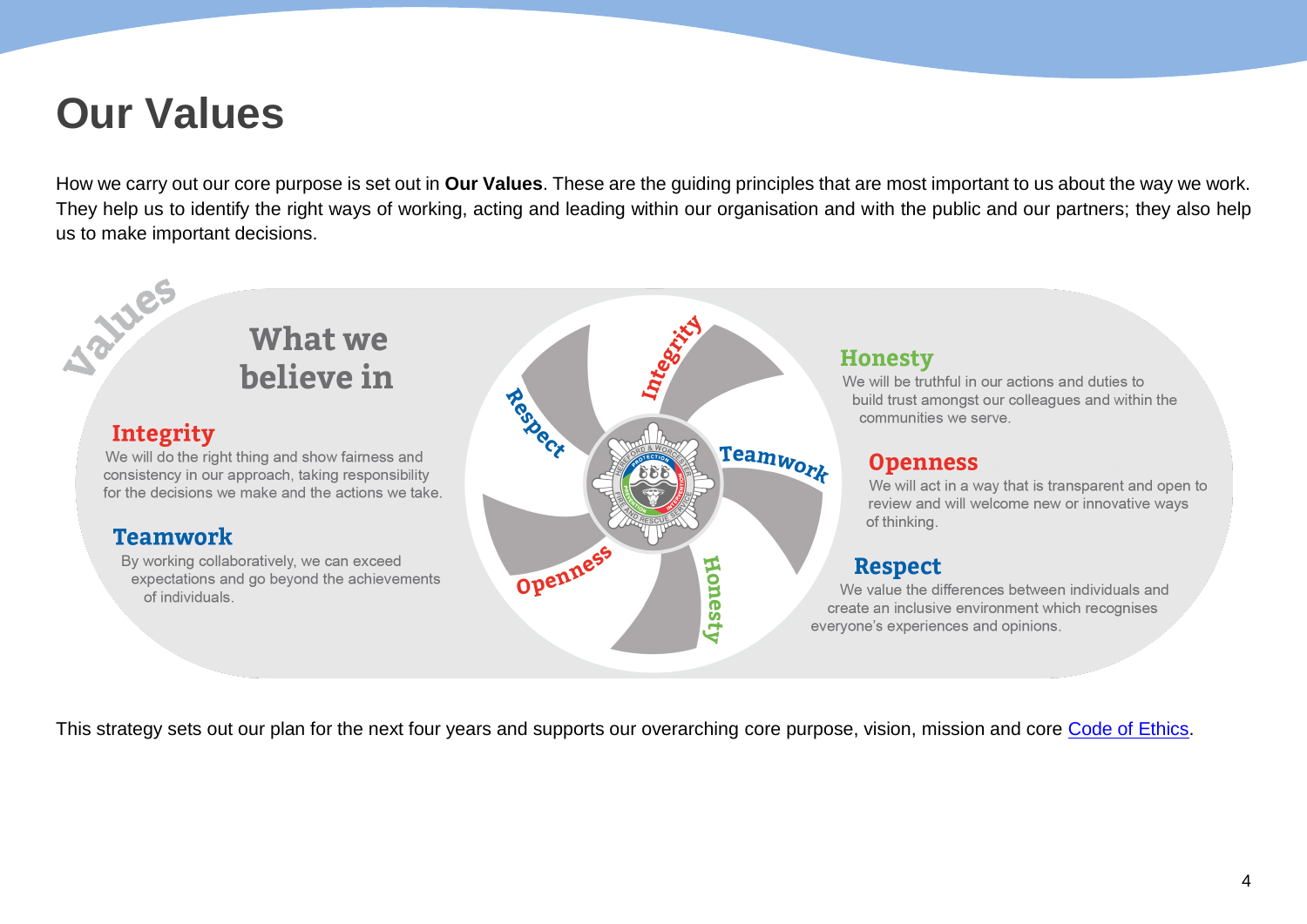## <span id="page-5-0"></span>**Introduction**

In line with statutory responsibilities under the Fire and Rescue Service's Act 2004, the Regulatory Reform (Fire Safety) Order 2005, and the Fire and Rescue Services National Framework, HWFRS is committed to providing protection capabilities to ensure it promotes fire safety, delivers a risk based inspection programme and enforces fire safety compliance.

To achieve this protection capability, HWFRS will ensure our staff are suitably qualified and equipped to work with local businesses to support and advise them on meeting their fire safety requirements. Furthermore, where necessary, we will use our enforcement and regulatory powers to ensure their premises are safe.

## <span id="page-5-1"></span>**Principles**

The main principle behind HWFRS's **Protection Strategy** will be to reduce the risk of fire in commercial and other public premises where people live, work, shop and visit, whilst mitigating the impact of business disruption and the cost to the local economy and the environment. This will be achieved by ensuring premises comply with the Regulatory Reform (Fire Safety) Order 2005.

HWFRS's approach to protection will be data-driven, underpinned by our professional judgement, using local and national incident and enforcement trends to develop an understanding of risk in order to target our protection activity and resources appropriately. Additionally, we will utilise systems and national guidance to ensure that we provide efficient and sustainable services. This includes sharing information and intelligence about building risks with staff and partners to support our **Response Strategy** and continually improve public and firefighter safety.

Furthermore, to ensure we meet the requirements set out in the National Fire Chiefs Council's (NFCC) Competency Framework for Fire Safety Regulators, and deliver a high quality service, we are investing in fire safety training across our workforce. Additionally, we plan to drive professional organisational excellence through a programme of Continuing Professional Development and membership of professional bodies.

The core foundations in delivering this strategy are **Promoting Fire Safety, Increasing Compliance** and **Investigating and Enforcing**. In other words, we will promote fire safety through information and encouragement, carry out fire safety inspections, investigate the cause of fire and enforce compliance where breaches are found.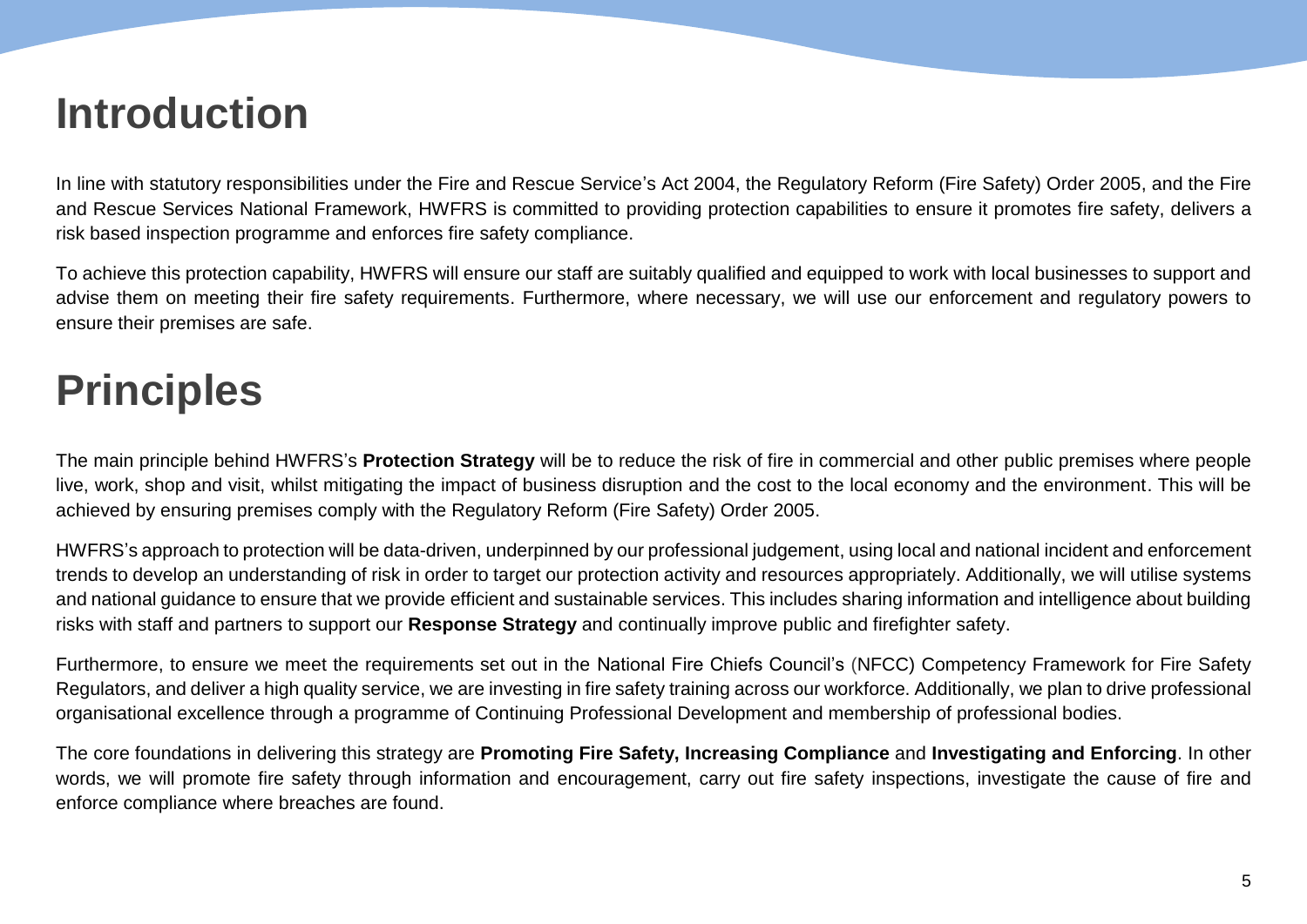## <span id="page-6-0"></span>**Promoting Fire Safety**

We aim to reduce the number of deaths, injuries and the economic cost of fire by working with premises owners to ensure they understand their responsibilities under legislation and educate them about new and evolving risks. We will achieve this through advice and guidance, advising on statutory consultations and promoting fire safety initiatives such as the installation of sprinklers.

## **Advice and guidance**

Our staff are specially trained to provide advice and guidance on fire safety and the requirements of the Regulatory Reform (Fire Safety) Order 2005. In addition, we will promote fire safety issues through our website, social media messaging and forums/presentations. We will prioritise our resources based on life risk, targeting the highest risk buildings including high rise residential buildings and complex premises and buildings providing sleeping accommodation. Furthermore, we provide guidance to businesses and sites of historic and local interest in order to reduce the economic cost of fire and support the local economy.

#### **Statutory consultations**

HWFRS will respond to consultations and requests for advice, where the Fire Authority is a statutory consultee or has the expertise that can support public safety; this includes building regulations, licensing applications and the Safety Advisory Groups (SAG). In each of these areas HWFRS aims to promote fire safety and provide guidance to authorities, premises owners, and event organisers to keep people safe from fire.

### **Sprinklers**

We support the NFCC's stance that: "sprinklers are the most effective way to ensure that fires are suppressed or even extinguished before the fire service can arrive" and will work with local Building Control Bodies to promote their use in all high risk buildings. Furthermore, we will work alongside developers, local authorities, housing providers and landlords to support the installation of Automatic Fire Suppression Systems (AFSS) in building stock.

#### **A number of headline objectives will be delivered to support the Protection Strategy:**

- *We will provide fire safety advice and support to local businesses to help them meet their legislative requirements.*
- *We will continue to promote the introduction of sprinklers within all potentially high-risk commercial and residential premises.*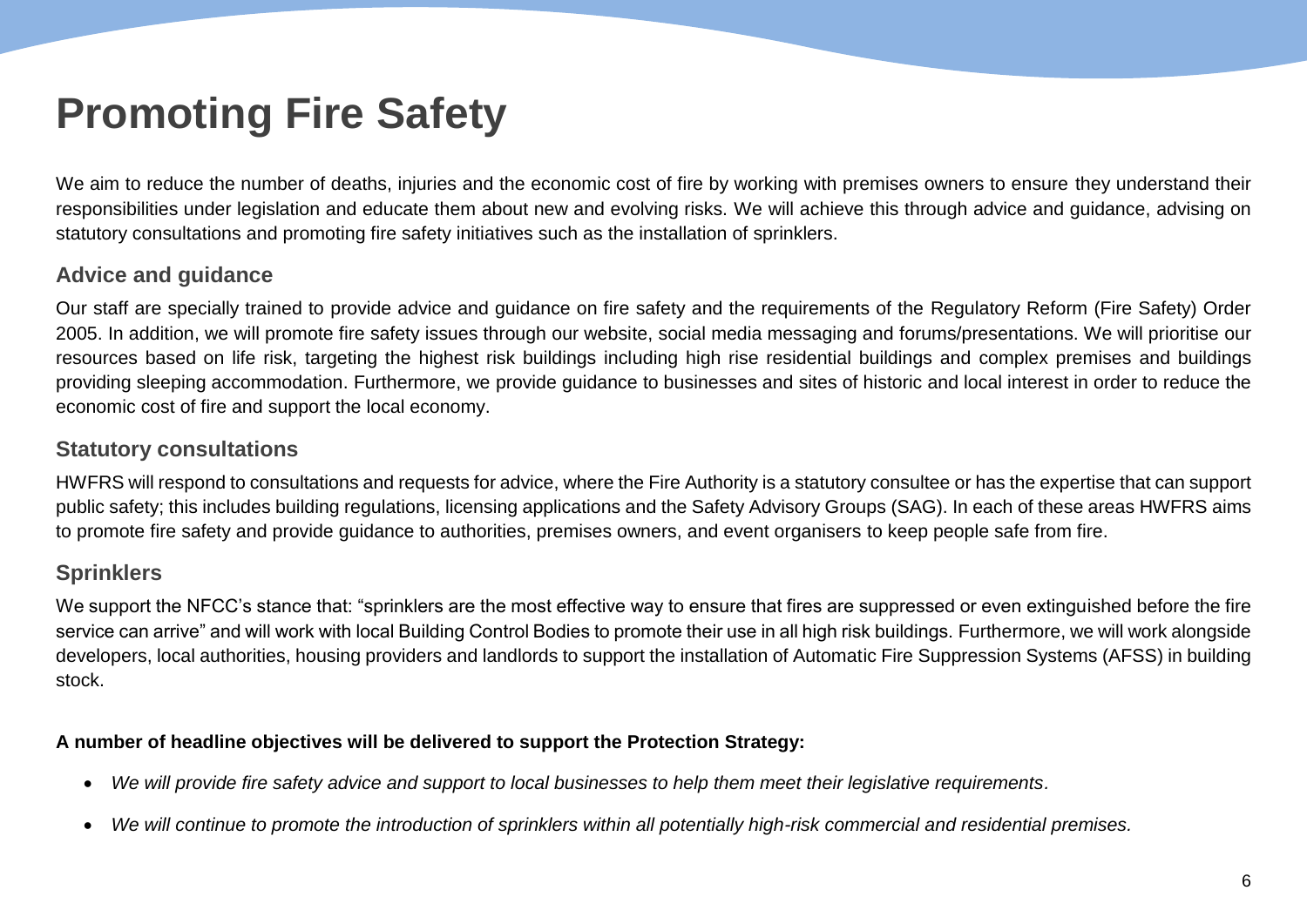## <span id="page-7-0"></span>**Increasing Compliance**

To increase compliance against the Regulatory Reform (Fire Safety) Order 2005, we carry out fire safety audits. These audits are completed in accordance with national guidelines to ensure any advice provided is consistent and proportionate to the fire risk at the premises and to keep people safe. Our two main programmes are the Risk Based Inspection Programme (RBIP) and the Intelligence Led Inspection Programme (ILIP).

## **Risk Based Inspection Programme (RBIP)**

RBIP is an annual pre-planned fire safety inspection programme based upon assessing the risk posed by generic types of premises and individual buildings and the current level of compliance with the requirements of the Fire Safety Order. We use externally verified data to calculate risk, including building type, size and location, maximum probable loss, and type of people who live or work in the building. The primary aim of this programme is to prevent death or serious injury in the event of a fire.

We use the NFCC fire safety audit forms (short and full audit) to check compliance with the Fire Safety Order. Our staff will actively work with the responsible person(s) to advise and assist with meeting the standard required. Where advice and guidance do not achieve compliance with the Fire Safety Order, or the risk of death or serious injury in the event of fire is high, we will enforce the requirements of the Fire Safety Order to ensure compliance and public safety. A guide to the Fire Safety Audit Process can be found [here.](https://www.hwfire.org.uk/assets/files/how-we-carry-out-a-fire-safety-inspection-of-your-premises-web.pdf)

## **Intelligence Led Inspection Programme (ILIP)**

In addition to our Risk Based Inspection Programme, we also carry out an Intelligence Led Inspection Programme (ILIP). This is a fire safety inspection programme based upon local or national fire trends and local or national non-compliance trends linked to the Fire Safety Order. This programme also includes a sample percentage of audits of low risk premises supporting the overall number of inspections carried out by the RBIP. In recent years, this programme has consistently identified issues around non-compliance with the requirements of the Fire Safety Order. Therefore, we provide fire safety information and education advice to the responsible person before an ILIP commencing. As with the RBIP, the programme aims to prevent death or serious injury in the event of fire, and limit the economic cost of fire, by ensuring compliance with the Fire Safety Order.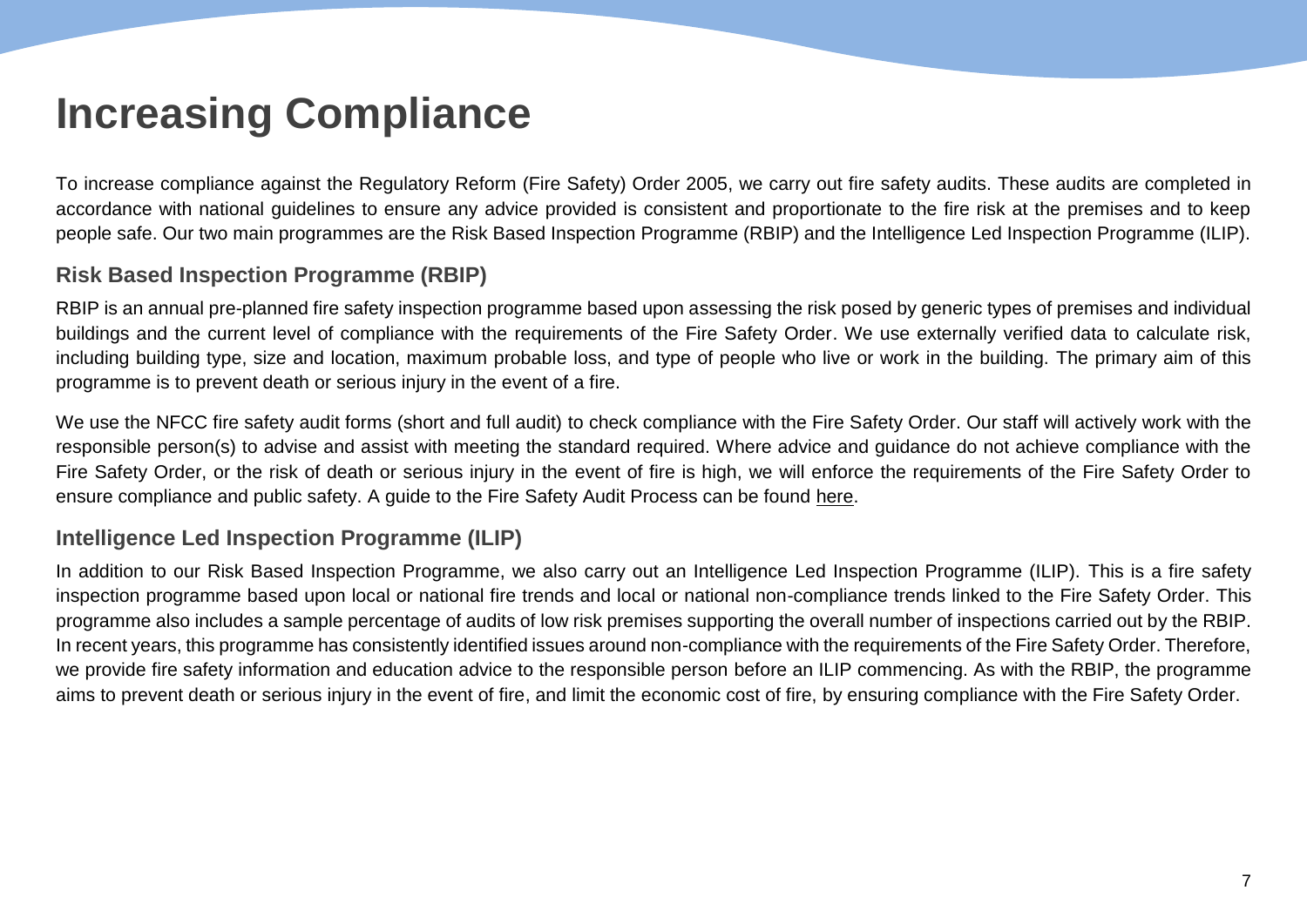To support this, we will gather trend data from:

- NFCC and national data sources
- Previous RBIP and ILIP findings
- The outcomes of national recommendations following inquiries, inquests and Coroner's Rule 43 findings
- The outcomes of local and national fire trends and fire investigation findings

## **Multi Agency Enforcement (MATE)**

As part of the ILIP, we carry out multi agency inspections based on information and intelligence shared between agencies including West Mercia Police, Local Authority Housing, Trading Standards and other Regulatory Services, Her Majesty's Revenue and Customs, Home Office Border Force and others.

The MATE strategy provides an effective and efficient methodology for Enforcing Authorities working within Herefordshire and Worcestershire, allowing all agencies to access premises in a single visit, to ensure compliance with several pieces of UK legislation, protecting those who are considered to be at high risk and making premises safer for all. This approach also supports the disruption of serious and organised crime in our area.

We intend to grow our ILIP, including MATE, to assist our understanding of risk and target our prevention and protection resources. Furthermore, we will use the data from these visits to target future inspection programmes (RBIP and ILIP) and track this through quarterly reporting and an annual action plan.

### **Reactive fire safety inspection**

In addition to our audit programmes, we also respond to business fire safety [complaints or concerns](https://www.hwfire.org.uk/safety-and-advice/business-safety/) raised by members of the public and other agencies and, in the event of a fire occurring, by carrying out an inspection (post fire audit). In these circumstances, and where appropriate, we ensure compliance with the Fire Safety Order by issuing letters and notices to the responsible person. In the case of post fire audits the Service will identify and report on origin and cause and use this data to inform our Intelligence Led Inspection Programme and assessment of risk. We will also identify if the origin, cause or spread of fire was compounded by a failure to comply with the Fire Safety Order and in such cases take steps to enforce compliance.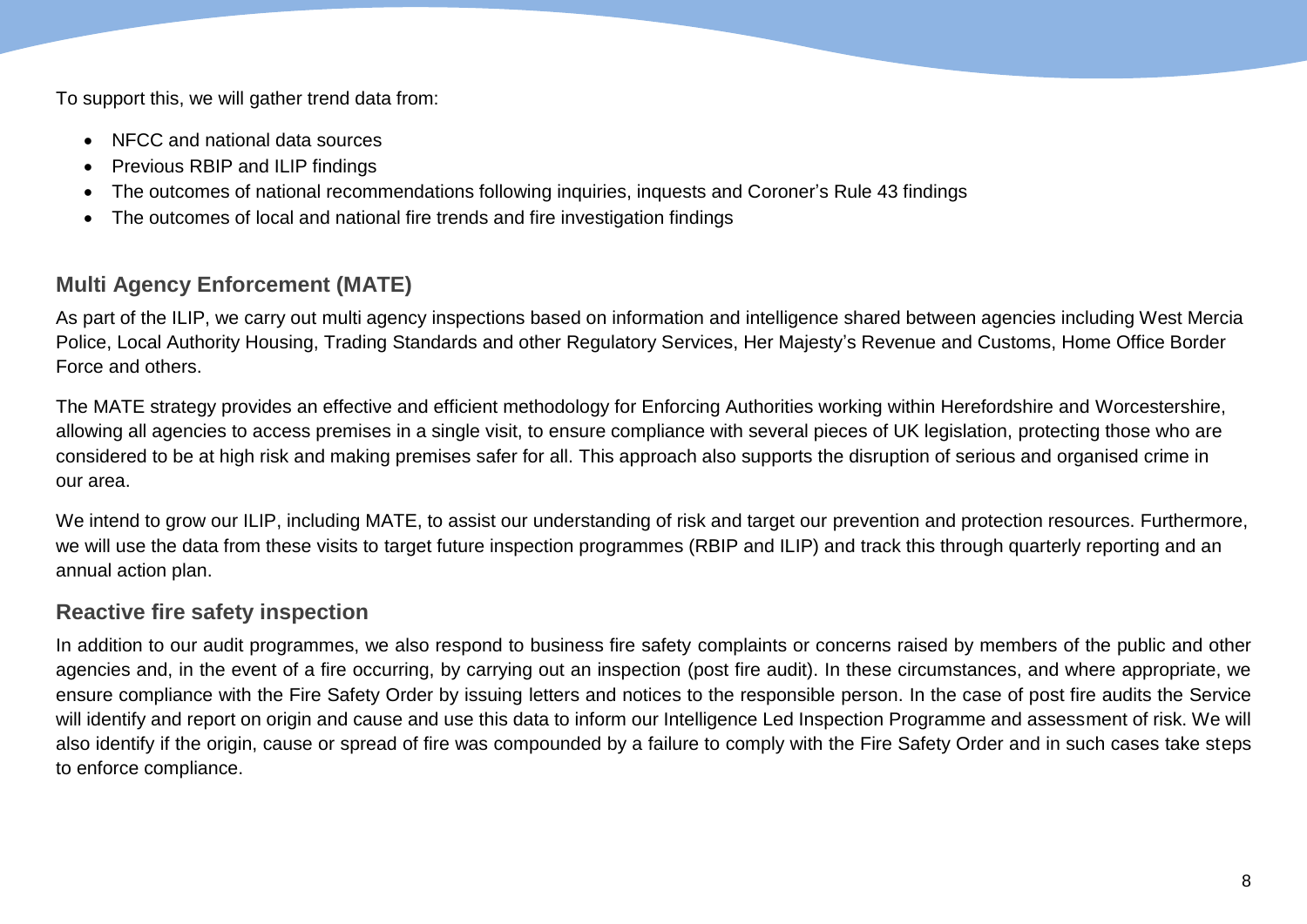## **Enhancing our capability and extending business fire safety skills**

HWFRS is investing in our fire safety department in order to ensure we are able to provide a high quality of service. This includes increasing the number of inspecting officers and providing them with the knowledge, skills and experience to carry out their roles to the highest standard. Furthermore, we are enhancing our capabilities by investing in fire engineering and other fire safety qualifications.

We intend to extend and embed fire safety knowledge across the Service to ensure a high quality and sustainable service to our communities by investing in an extensive training programme for our operational staff. This programme will enhance the understanding of operational firefighters in fire safety, thereby supporting the delivery of our protection services whilst also providing them with knowledge that will assist them when dealing with complex fires.

#### **A number of headline objectives will be delivered to support the Protection Strategy:**

- We will carry out fire safety audits to ensure local businesses are complying with the requirements of the Regulatory Reform (Fire Safety) *Order 2005.*
- *We will develop our common understanding of trends and issues and share these with our communities and the fire sector to reduce injury and death from fire in business premises.*
- *We will undertake appropriate levels of specialist training to ensure protection officers can continue to provide proportionate, efficient and effective business safety advice and carry out inspections.*
- *We will continue to extend business fire safety training across the Service to support firefighter safety and technical awareness.*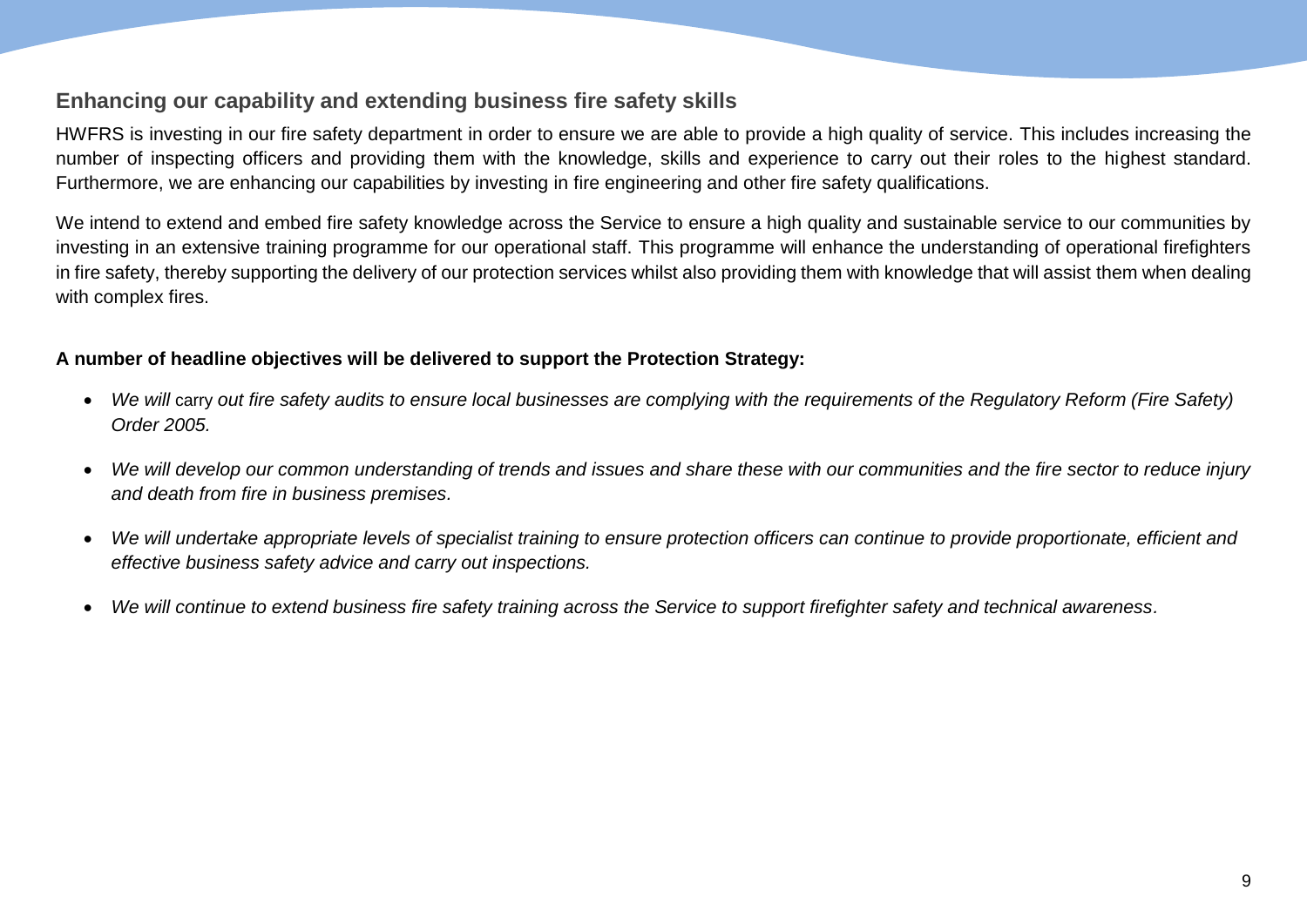## <span id="page-10-0"></span>**Investigating and Enforcing**

## **Investigating the cause of fire**

At every incident HWFRS attends we will carry out investigations to establish the fire's origin and its cause and we will use this data to both support criminal and civil court proceedings. Furthermore, we will analyse trends which will help to inform our guidance to business owners and develop our Intelligence Led Inspection Programme. Our Fire Investigation Officers will also support the post fire audit process which will seek to support business owners, who have had a fire, through education and, where appropriate, enforcement of compliance with the Fire Safety Order. Data on the cause of fire will be reported nationally and via our website.

We will also be investing in training for our staff to further enhance their understanding of the causes of fire and the signs of arson. This investment will include our specialist Fire Investigation Officers as well as front line crews and will be delivered in line with NFCC guidance.

### **Enforcement**

When an unsafe situation is identified following a fire, or as part of an audit or inspection, which indicates a failure to meet the requirements of fire safety legislation, Hereford & Worcester Fire and Rescue Service is required to determine what action to take. The action will depend on the nature of the failure and will be based on the principles set out in the Authority's Enforcement Policy which is in accordance with the Regulators' Code 2014 and the regulatory principles required under the Legislative and Regulatory Reform Act 2006.

Inspecting officers may take enforcement action where there is an identified failure to comply with the legislation. The outcome of enforcement can include a notice of required action, the prohibiting of the use of all or part of a premises or prosecution. To provide transparency and consistency, enforcement action is also registered on a [national database a](http://www.cfoa.org.uk/11823)nd statistics are annually produced for Her Majesty's Government on the number and type of enforcement actions that have occurred.

#### **A number of headline objectives will be delivered to support the Protection Strategy:**

- *We will investigate the cause of fire and use this to inform our education and inspection programmes.*
- *We will investigate fire safety concerns and take proportionate enforcement action.*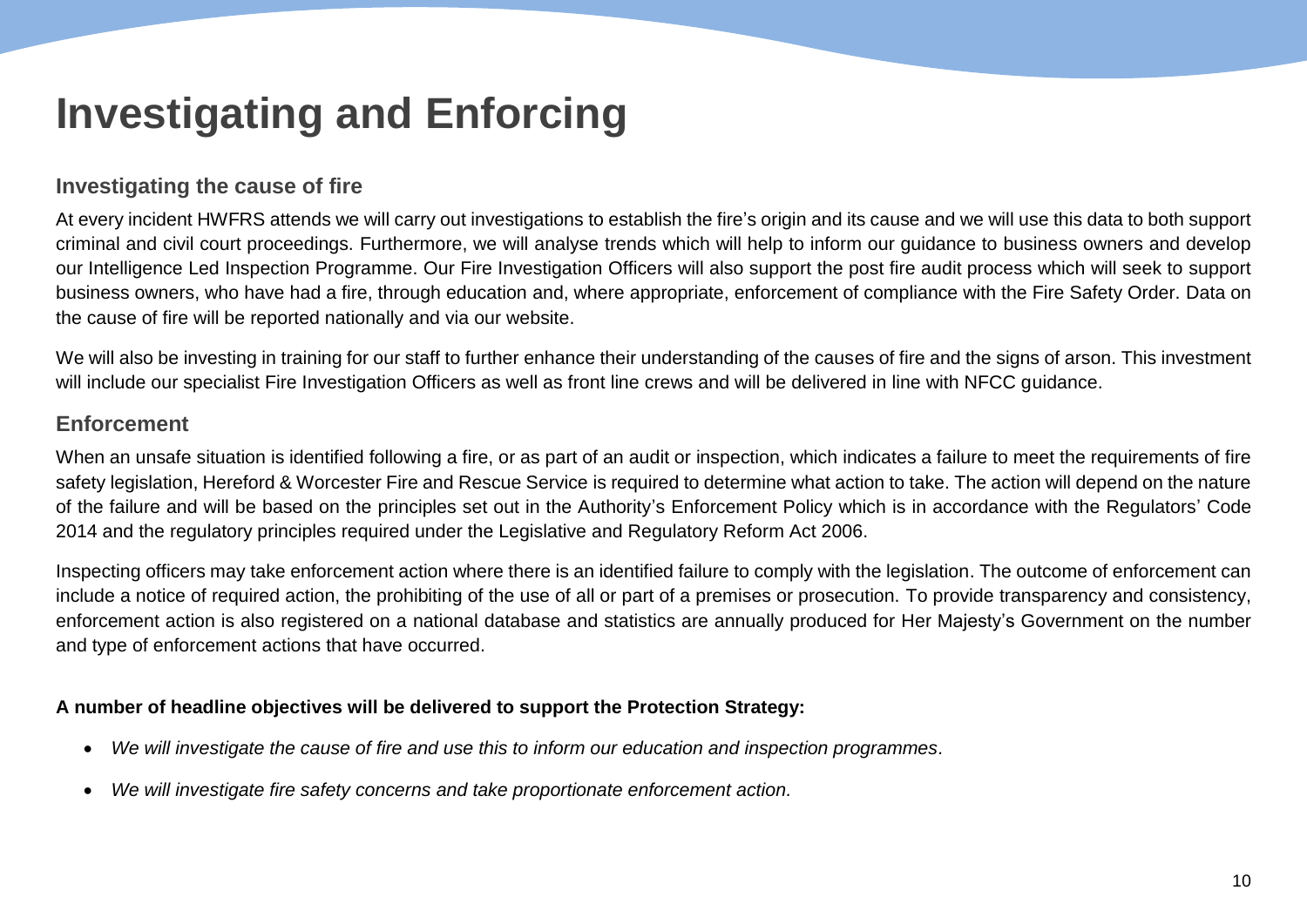## <span id="page-11-0"></span>**Legislative Requirements**

There are a number of statutory functions and duties that we must carry out according to law (core legislation summarised below).

#### [The Fire and Rescue Services Act 2004](https://www.legislation.gov.uk/ukpga/2004/21/contents)

This is the core legislation for all fire and rescue services and it details legal powers and responsibilities of Fire Authorities. Under Articles 25, 26 & 27 of the Regulatory Reform (Fire Safety) Order 2005, HWFRS is an enforcing authority for premises within its area and must enforce the provisions of the Order and, for that purpose, will appoint authorised inspectors.

[The Regulatory Reform \(Fire Safety\) Order 2005](https://www.legislation.gov.uk/uksi/2005/1541/contents/made)

#### **Part 2 section 6 - Fire safety**

- 1) A fire and rescue authority must make provision for the purpose of promoting fire safety in its area.
- 2) In making provision under subsection (1) a fire and rescue authority must in particular, to the extent that it considers it reasonable to do so, make arrangements for
	- a) The provision of information, publicity and encouragement in respect of the steps to be taken to prevent fires and death or injury by fire;
	- b) The giving of advice, on request, about
		- i) How to prevent fires and restrict their spread in buildings and other property;
		- ii) The means of escape from buildings and other property in case of fire.

#### [National Framework Document](https://assets.publishing.service.gov.uk/government/uploads/system/uploads/attachment_data/file/705060/National_Framework_-_final_for_web.pdf)

The Framework document sets out the Government's priorities and objectives for the fire and rescue service. It states:

Fire and Rescue Authorities (2.3) must make provision for promoting fire safety, including fire prevention, and have a locally determined riskbased inspection programme in place for enforcing compliance with the provisions of the Regulatory Reform (Fire Safety) Order 2005 in premises to which it applies.